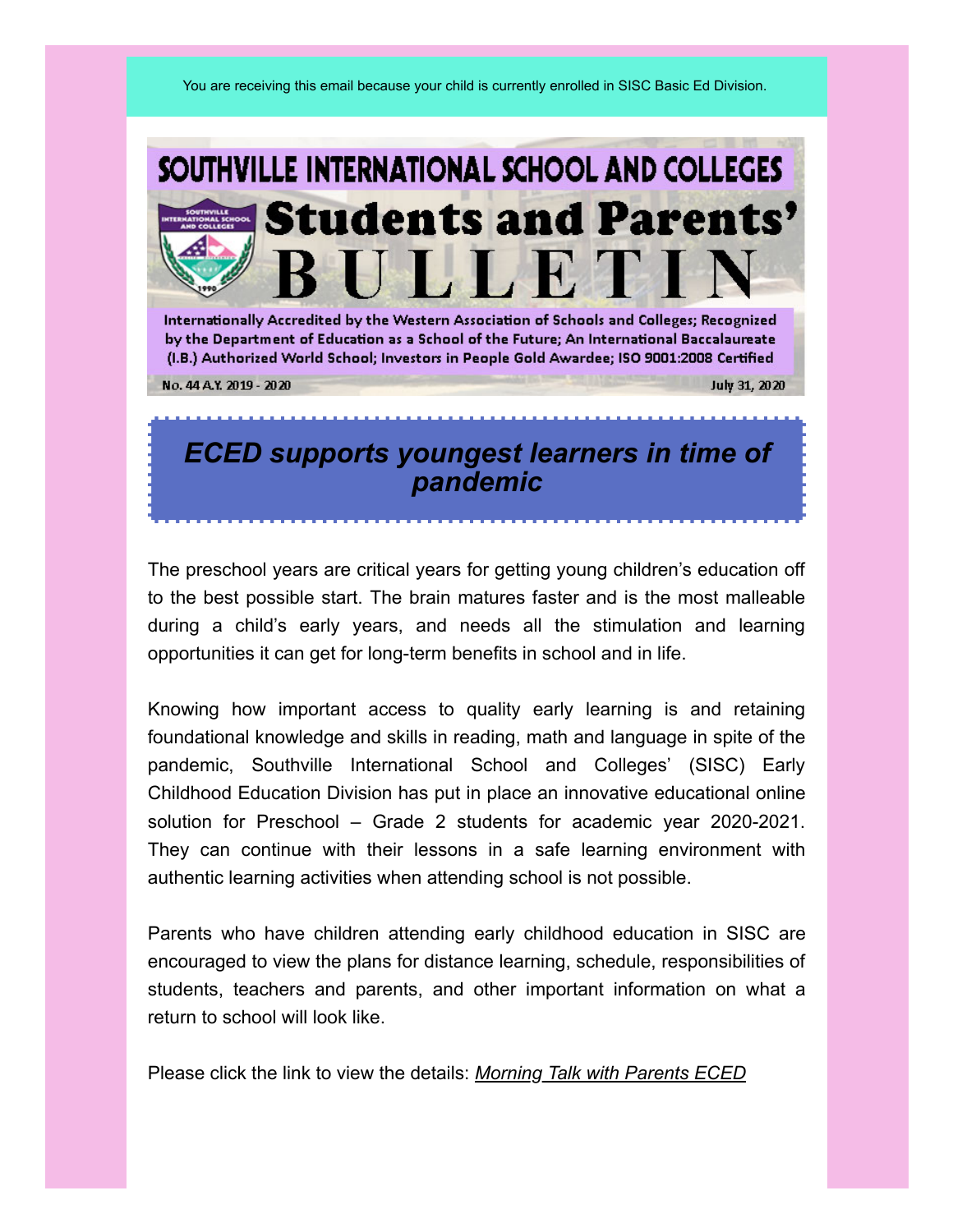| <b>Recording</b><br>G |                         |                                                                               |                      | Speaker View<br>01:21:10                        |
|-----------------------|-------------------------|-------------------------------------------------------------------------------|----------------------|-------------------------------------------------|
| Himuro                | Sheryl Manalo           | л<br>Kurt Ross Castañeda                                                      | Dr. Marie Vic Suarez | Jennifer Fonte                                  |
| Phi Anh De Castro     | C. Dang                 | Sophie & Zoie Hernandez                                                       | Myrasol Mendoza      | <b>Bernice Enriquez</b>                         |
|                       | <b>Audrey Gutierrez</b> | SOUTHVILLE<br>INTERNATIONAL SCHOOL<br>AND COLLEGES<br>Southville Life Webinar | Alex Lopez           | Jade Geronimo                                   |
| Bea Orteza            | Anne Villanueva-Machuca | Dyan Chavez                                                                   | kanghee              | SOUTHWILLE<br>HERRATIONAL SCHOOL<br>Renz Blanca |

| <b>Recording</b><br>ø   |                                                                               |                        |                          | Speaker View<br>01:21:18 |
|-------------------------|-------------------------------------------------------------------------------|------------------------|--------------------------|--------------------------|
| Z C. Dang               | Sophie & Zoie Hernandez                                                       | Myrasol Mendoza        | <b>Bernice Enriquez</b>  |                          |
| Audrey Gutierrez        | SOUTHVILLE<br>INTERNATIONAL SCHOOL<br>AND COLLEGES<br>Southville Life Webinar | Alex Lopez             | Jade Geronimo            | <b>Bea Orteza</b>        |
| Anne Villanueva-Machuca | Dyan Chavez                                                                   | kanghee                | SOUTHWALE<br>Renz Blanca | Glenn                    |
| Southville              | kit                                                                           | Samsung Galaxy S7 edge | T. Kareen                | shiella carpio           |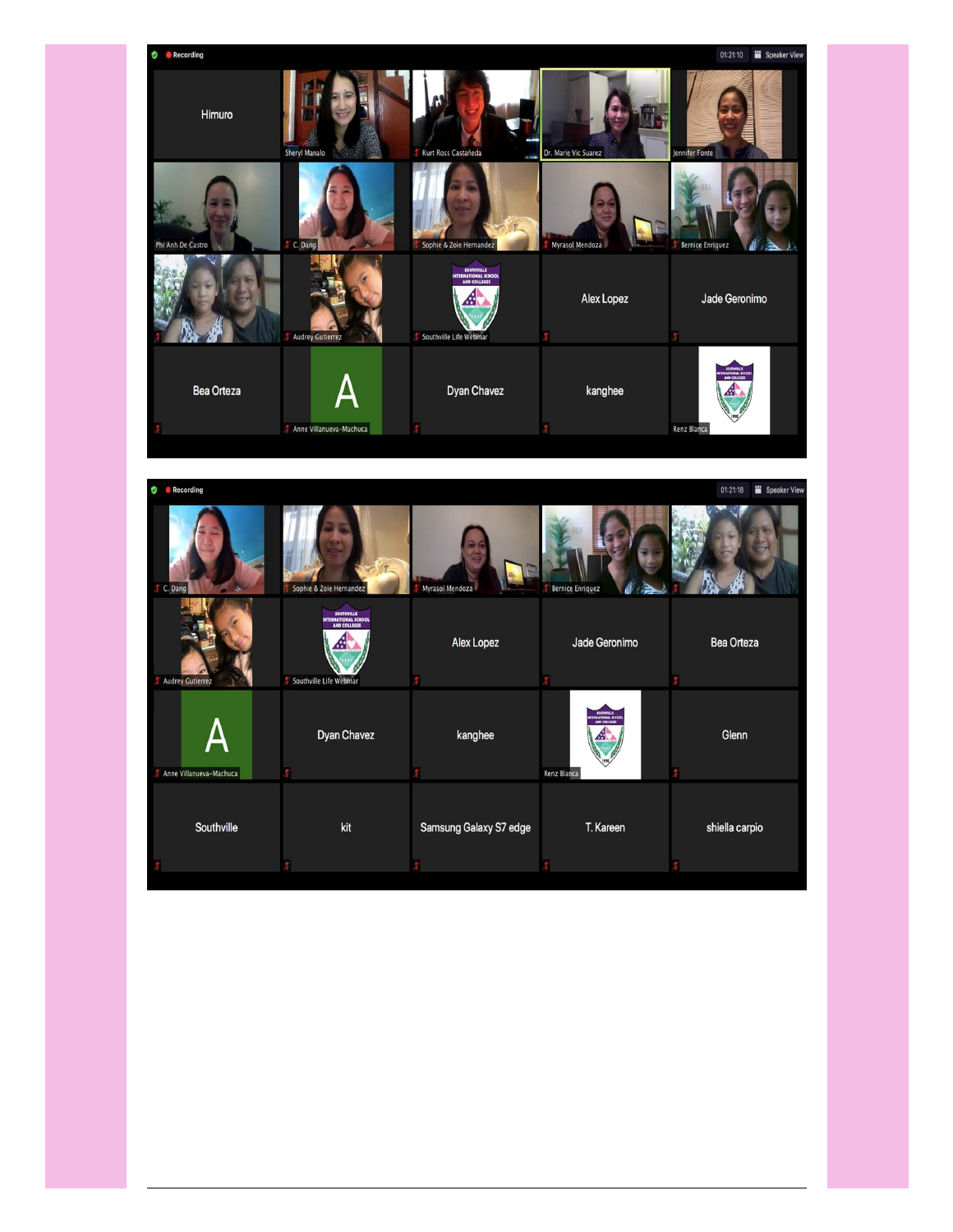| <b>Recording</b><br>O  |                                                                              |                              |                         | 01:20:55   Speaker View                                                                    |
|------------------------|------------------------------------------------------------------------------|------------------------------|-------------------------|--------------------------------------------------------------------------------------------|
| Bernice Enriquez       |                                                                              | Ann                          | Audrey Gutierrez        | <b>SOUTHVILLE</b><br><b>NTERNATIONAL SCHOOL</b><br>AND COLLEGES<br>Southville Life Webinar |
| Alex Lopez             | Jade Geronimo                                                                | Bea Orteza                   | Anne Villanueva-Machuca | kanghee                                                                                    |
| Dyan Chavez            | <b>SOUTHWALE</b><br><b>TERNATIONAL SCHOOL</b><br>AND COLLEGES<br>Renz Blanca | Glenn                        | Southville              | kit                                                                                        |
| Samsung Galaxy S7 edge | T. Kareen                                                                    | Sharri Anne Loraine Perolina | shiella carpio          | <b>Teacher Alyssa</b>                                                                      |



#### Theme of<br>the Year: "Live the 5Cs (Competence, Character, Commitment to Achieve, Collaboration, Creativity) through Academic Rigor, Growth Mindset and Grit"

**STAR Campus** 136 Elizalde St., BF Homes, Parañaque City, Philippines Tel. Nos. (632) 8428811 Fax No. (632) 8079391

Munich Campus<br>Munich St. corner Tropical Avenue, B.F. Homes<br>International, Las Piñas City<br>Tel. Nos.: 825-6374; 820-8702 to 03; 825-7909<br>Fax Number: (632) 8257909

**Luxembourg Campus** 1281 Tropical Ave. Cor. Luxembourg St., BF International, Las Pinas City, Philippines Tel. Nos. (632) 8208702-03 Fax No. 8208715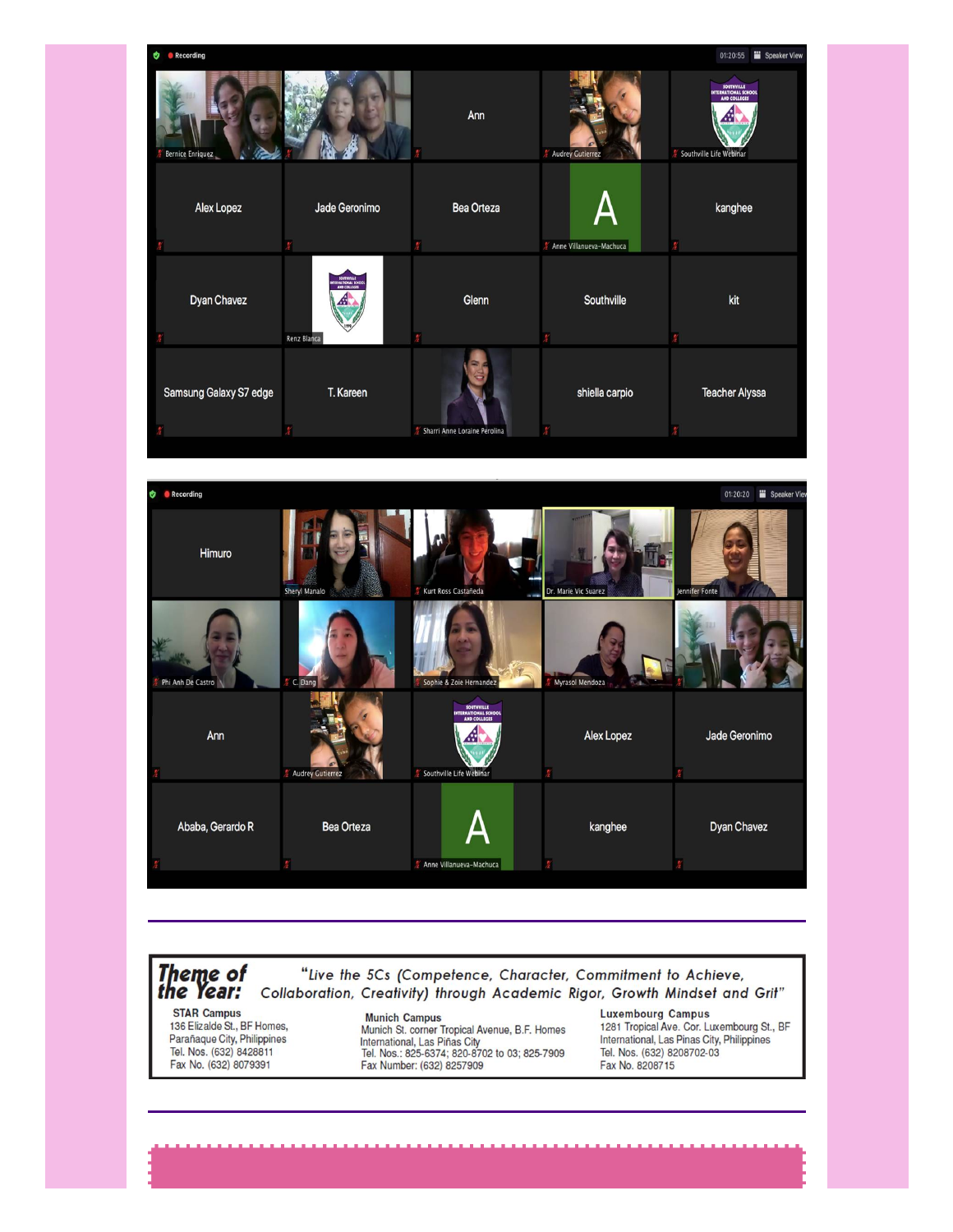### *Announcement from SISC Stuff Shop*

We are happy to inform you that your children's books for AY 2020-2021 are now available at the Stuff Shop. However, the delivery of GO MATH books has been delayed due to the pandemic. The supplier promised to deliver the said book on or before the first week of September 2020. We will let you know once this book is already available.

Meanwhile, a photocopy of the GO MATH book pages that will be used during the first three weeks of classes will be provided in lieu of the books that will be coming in late.

We appreciate your kind understanding about this matter.

# *Institutional Survey leads to improvement*

SISC is a firm believer that educating a child is a collaborative effort between the home and the school. Just like you, SISC wants what is best for your child in terms of growing in knowledge and in values. We value parent comments and suggestions that improve the learning experiences of a child.

It is in view of our shared goal that SISC is conducting the Institutional Survey for parents. Please answer the Institutional Survey Form for Parents linked to this bulletin so the school will know how it is doing and what more it can do to help your children achieve their potentials and become movers of society. Together, we can make a difference.

Please click on the campus your child belongs to.

**[STAR CAMPUS \(Preschool to Grade 3\)](https://docs.google.com/forms/d/e/1FAIpQLSfOI3eH4JahBpLZXipWI8SA31BY4Q6-qNaW1a0qK-k22KrLkQ/viewform)**

**[MUNICH CAMPUS \(Preschool to Grade 5\)](https://docs.google.com/forms/d/e/1FAIpQLScFhKh8Dmr1EGm4wf2wdPwsi0emrGJknjKoGQicDfMhIJauMQ/viewform)**

**[LUXEMBOURG CAMPUS \(Grade 6 - 9\)](https://docs.google.com/forms/d/e/1FAIpQLSf0Q9oKLlA1Jl9yghb8R15oSv37BsiNUTMNMTbrbncHdhbFOw/viewform)**